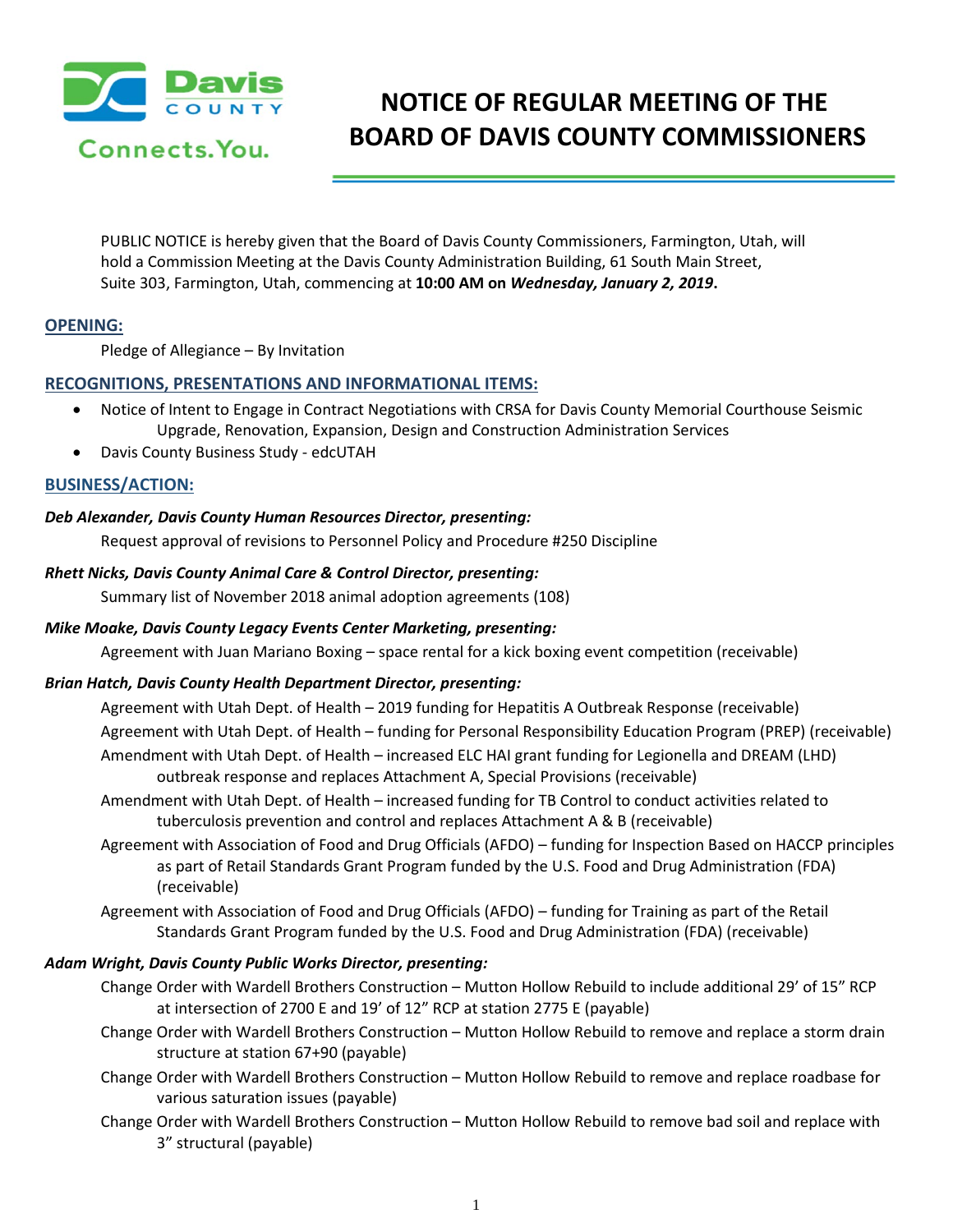#### *Jeff Oyler, Davis County Planning Manager, presenting:*

Final plat approval – Parker Place Subdivision (2425 N 5900 W, Hooper) (n/a)

Improvement agreement and Grant of Lien with Luella J. Parker Family Trust – postponement of curb, gutter and sidewalk improvements (n/a)

## *Chief Deputy Berger, Davis County Sheriff's Office, presenting:*

Memo of Understanding with 75<sup>th</sup> Security Forces Squadron (75 SFS) – agreement for mutual support in force protection and police incident response (n/a)

Agreement with FirstTwo, Inc. – FirstTwo 100 Officer Partial Agency License (payable)

Agreement with Physio Control, Inc. – service plan for LIFEPAK (payable)

#### *Chief Deputy Butcher, Davis County Sheriff's Office, presenting:*

Agreement with DIRECTV – Commercial HD Receiver Upgrade (n/a)

#### *Mack McDonald, Davis County Facilities Director, presenting:*

Lease Agreement with David Livingston – for legal defenders at 36 N Main, Farmington, during renovation of the Historic Memorial Courthouse (payable)

Amendment with AJC Architects P.C. – increase of projected project cost for the Davis County Syracuse Northwest Library Remodel and Expansion (payable)

Notice to Proceed with R&O Construction Co. – Davis County Syracuse Northwest Library Remodel and Expansion Amendment with R&O Construction Co. – modify General Conditions for Davis County Syracuse Northwest Library Remodel and Expansion (n/a)

- Amendment with R&O Construction Co. decrease of projected project cost for the Davis County Syracuse Northwest Library Remodel and Expansion (payable)
- Resolution to approve the interlocal cooperation agreement with Syracuse City for temporary use of City property as staging area during library remodel
- Interlocal Cooperation Agreement with Syracuse City temporary use of City property as staging area during library remodel project (n/a)

#### *Commissioner Millburn presenting:*

Agreement with Utah Governor's Office of Economic Development – funding as directed by the Utah State Legislature for the Davis County Web.com PGA golf tournament (receivable/pass-through)

#### *Commissioner Smith presenting:*

Amendment with Utah Div. of Substance Abuse & Mental Health – SFY 2019 additional funding for Substance Abuse State Opioid Response (SOR) grant (receivable/pass-through)

## **BOARD OF EQUALIZATION:**

Property Tax Register

## **CONSENT ITEMS:**

- Check Registers
- Meeting Minutes: December 4, 2018

## **COMMISSIONER COMMENTS**

**PUBLIC COMMENTS** (3 Minutes per Person)